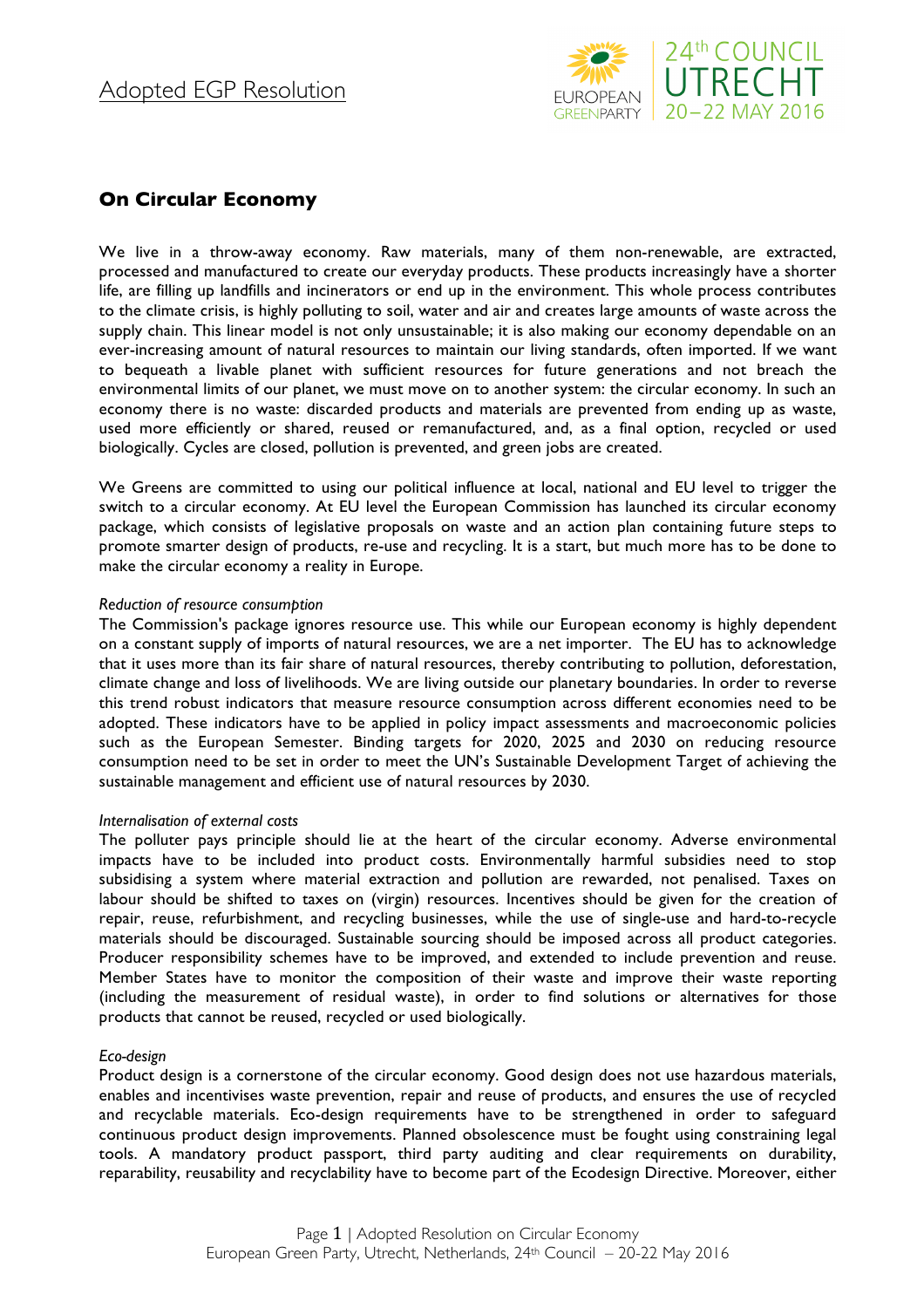

the existing Directive includes non-energy related requirements of products or a new Directive is created to ensure that the material aspects of a product are taken into account from the design phase.

#### *Substitution of hazardous substances*

Toxic substances have to be taken out of the production process to make sure that they do not endlessly circulate in the closed loop of the circular economy, affecting human health or damaging the environment. Strong regulations are needed to trace and restrict the use of hazardous chemicals in products. The REACH Regulation and RoHS Directive have to be strengthened; the precautionary principle should always prevail.

#### *Consumer rights and information*

Consumer demand for environmentally sustainable products and services has to be stimulated through policies that promote their availability, affordability, functionality and attractiveness, recyclability and reusability. Products should be designed so that they can be repaired and recycled rather than thrown away. The period for legal warranty for all products must be extended and the burden of proof on the consumer has to be made illegal. Clear and easy-to-understand information about expected lifetime and/or number of expected cycles and/or cost per use of products should be publically available, as well as information to allow for repair, reuse, dismantling and environmentally sound recycling. There also has to be an obligation on producers to keep spare parts and software updates widely available for, depending of the type of product, at least 10 years. In addition repair, recycling and re-use schemes should be encouraged with facilities available throughout EU territory. Furthermore, planned obsolescence should be prohibited, as is already the case in France.

#### *Waste reduction and reuse*

The waste hierarchy has to be strictly applied within the circular economy, taking into account lifecycle impacts. The first aim always has to be the prevention of waste, then comes re-use and repair, followed by recycling and biological use. In order to ensure the prevention of waste creation, ambitious and binding targets have to be set for the reduction of waste generation, the reduction of food waste, and the reduction of marine litter. We Greens also aim to establish a binding target for the preparation of reuse.

#### *Separate collection*

Collecting waste separately (especially of organic waste) holds the key to a better quality of reused, repaired and recycled materials, higher recycling rates, and reduced amounts of residual waste. We Greens therefore aim to make separate collection of key materials such as textiles and bio-waste obligatory within the EU as of 2018.

#### *Recycling*

If 'waste' cannot be prevented or reused it has to be recycled. In order to stimulate recycling, ambitious binding targets for 2020, 2025, and 2030 have to be set. The targets should cover different types of waste: household waste; paper and cardboard, glass, metal, plastics, wood; construction and demolition waste; and electronic waste, textiles and organic waste, including sewage sludge. A harmonised output-based methodology has to be established to report the amount of recycling that has been accomplished.

#### *Incineration and disposal*

Landfilling and incineration of waste should be the last resort. According to the Greens, as of 2016 no financial support from Union funds for landfilling and incineration (with and without energy recovery) should be allowed. As of 2018 there has to be a ban on landfilling and incineration (with and without energy recovery) of all separately collected waste. As of 2025 all landfilling of recyclable and biodegradable waste has to be banned. For hazardous waste an exception will be made, such waste should be disposed in an environmentally sound manner. Waste consists of finite resources; incinerated waste should therefore not be counted as renewable energy. The composition of waste that goes to landfills and incinerators has to be monitored and reported in order to find adequate reduction solutions.